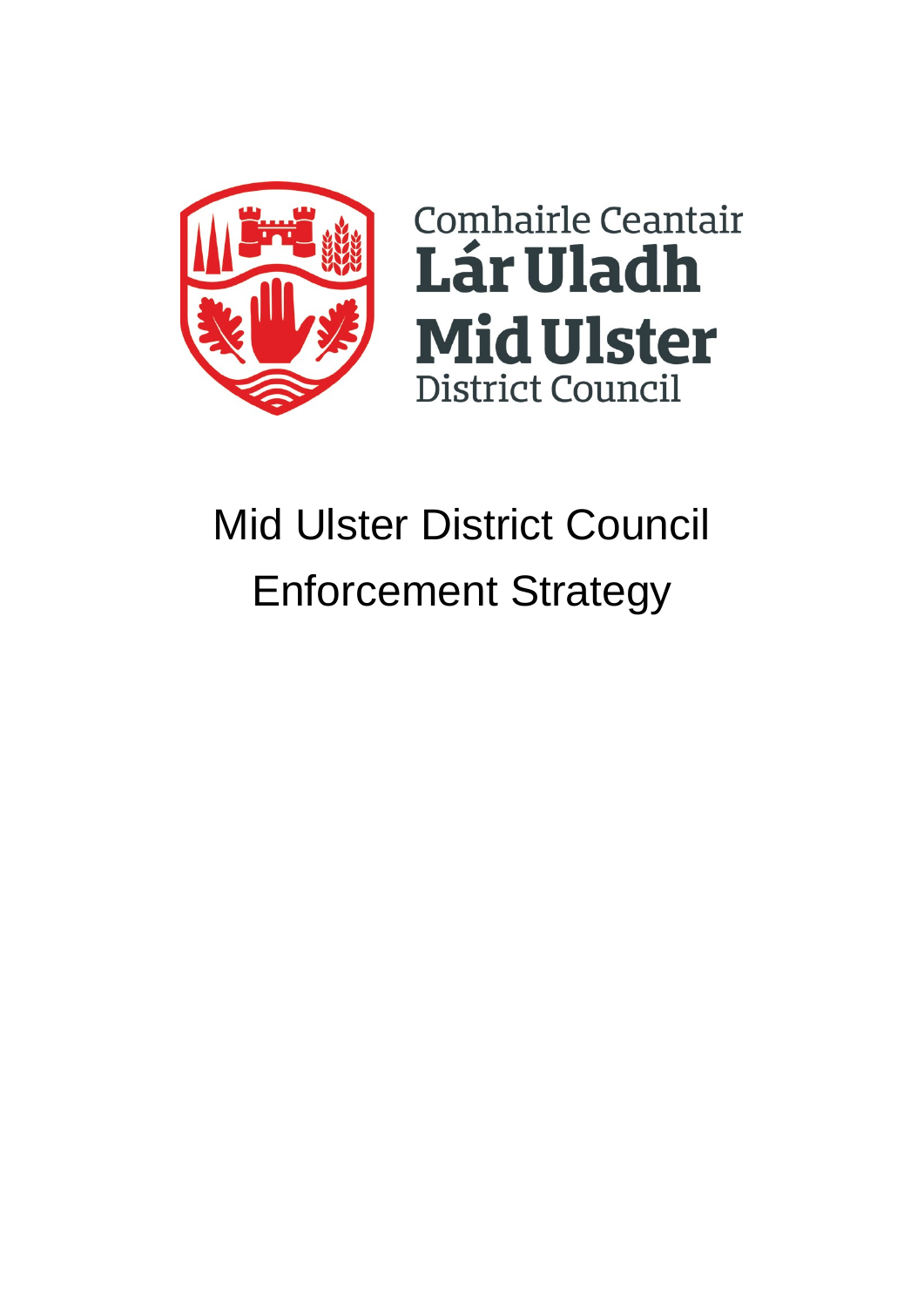## **Contents** Page No.

| 1.0  | Introduction                                                      | $\overline{2}$ |
|------|-------------------------------------------------------------------|----------------|
| 2.0  | General approach and key objectives of Planning Enforcement       | $2 - 3$        |
| 3.0  | What is a breach of planning?                                     | $\overline{4}$ |
| 4.0  | What to do if you believe there is a breach of planning control?  | 5              |
| 5.0  | Guiding Principles for investigating breaches of planning control | $5 - 7$        |
| 6.0  | <b>Enforcement Priorities</b>                                     | $7 - 8$        |
| 7.0  | Performance targets                                               | $8 - 9$        |
| 8.0  | Appeals                                                           | 9              |
| 9.0  | Legislative time scale                                            | 10             |
| 10.0 | What to do if you feel there is an unreasonable delay             | 10             |
| 11.0 | Communication                                                     | 11             |

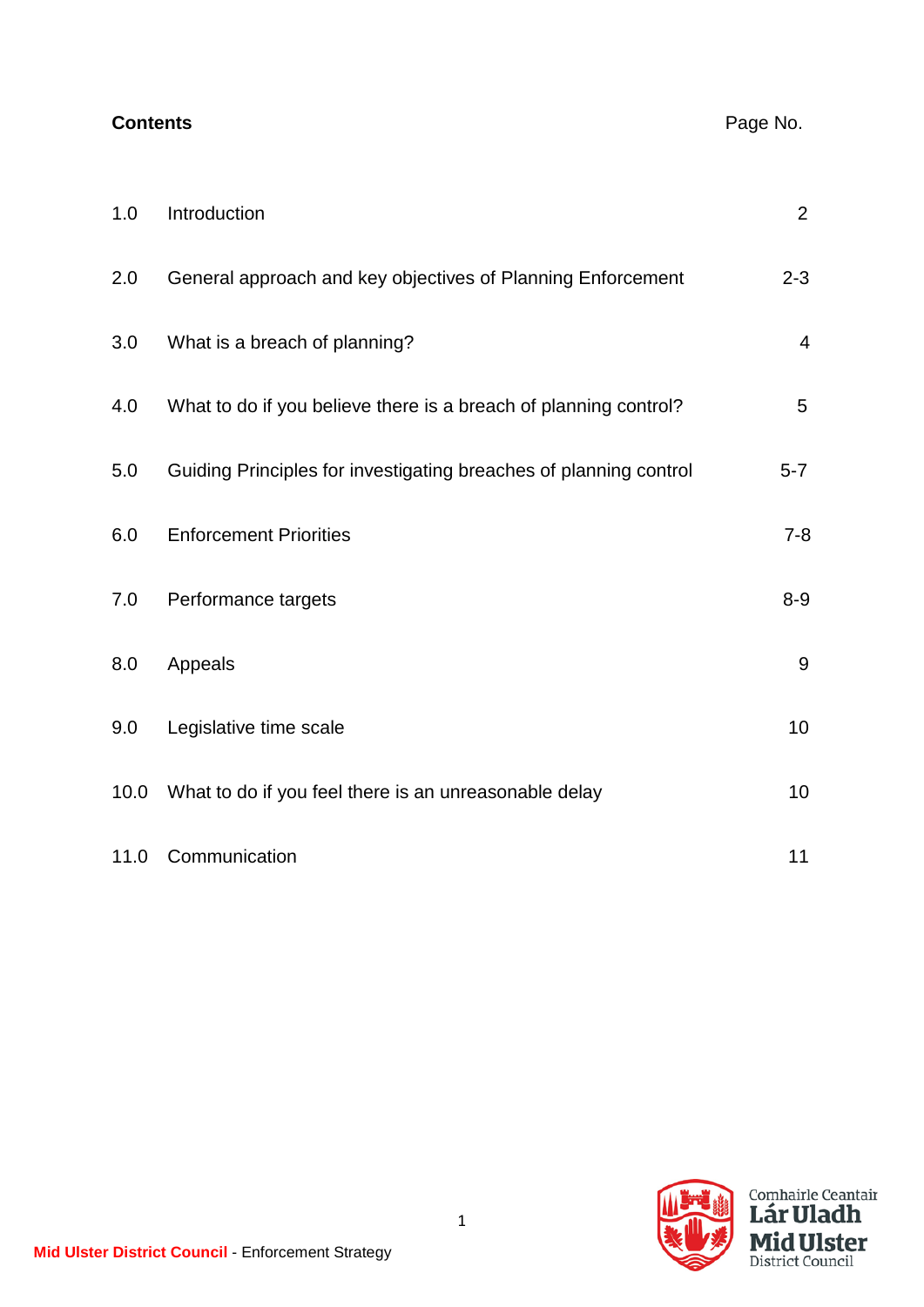#### **1.0 Introduction**

- 1.1 Mid Ulster District Council ['The Council'] places great importance on protecting and enhancing the environment and protecting our communities from unauthorised development which causes harm or which displays a disregard for the planning system. The Council also recognises that the integrity of the development management process depends upon the Councils commitment to take effective action against unauthorised development.
- 1.2 The Council's role as the planning authority is set out within the Planning Act 2011. The Planning Department of the Council will administer these planning functions and ensure that action is taken when it is right to do so. The Council provides a planning enforcement service which investigates complaints, provides advice on enforcement matters and has the discretionary power to take action against breaches of planning control. This strategy explains how Mid Ulster Council deals with complaints relating to breaches of planning control.

## **2.0 General approach and key objectives of Planning Enforcement**

- 2.1 Under the provisions of The Planning Act (Northern Ireland) 2011 the Council has discretionary powers to take enforcement action when it regards it as expedient to do so, having regard to the provisions of the local development plan and any other material considerations.
- 2.2 In exercising discretion, the Council is mindful of its duty to enforce planning legislation and to ensure that development is managed in a proactive and proportionate manner. In determining the most appropriate course of action in response to alleged breaches of planning control, the Council will take into account the extent of the breach and its potential impact on the environment and our communities. Any decision to proceed with enforcement action will also be informed by case law, precedents and appeal decisions.

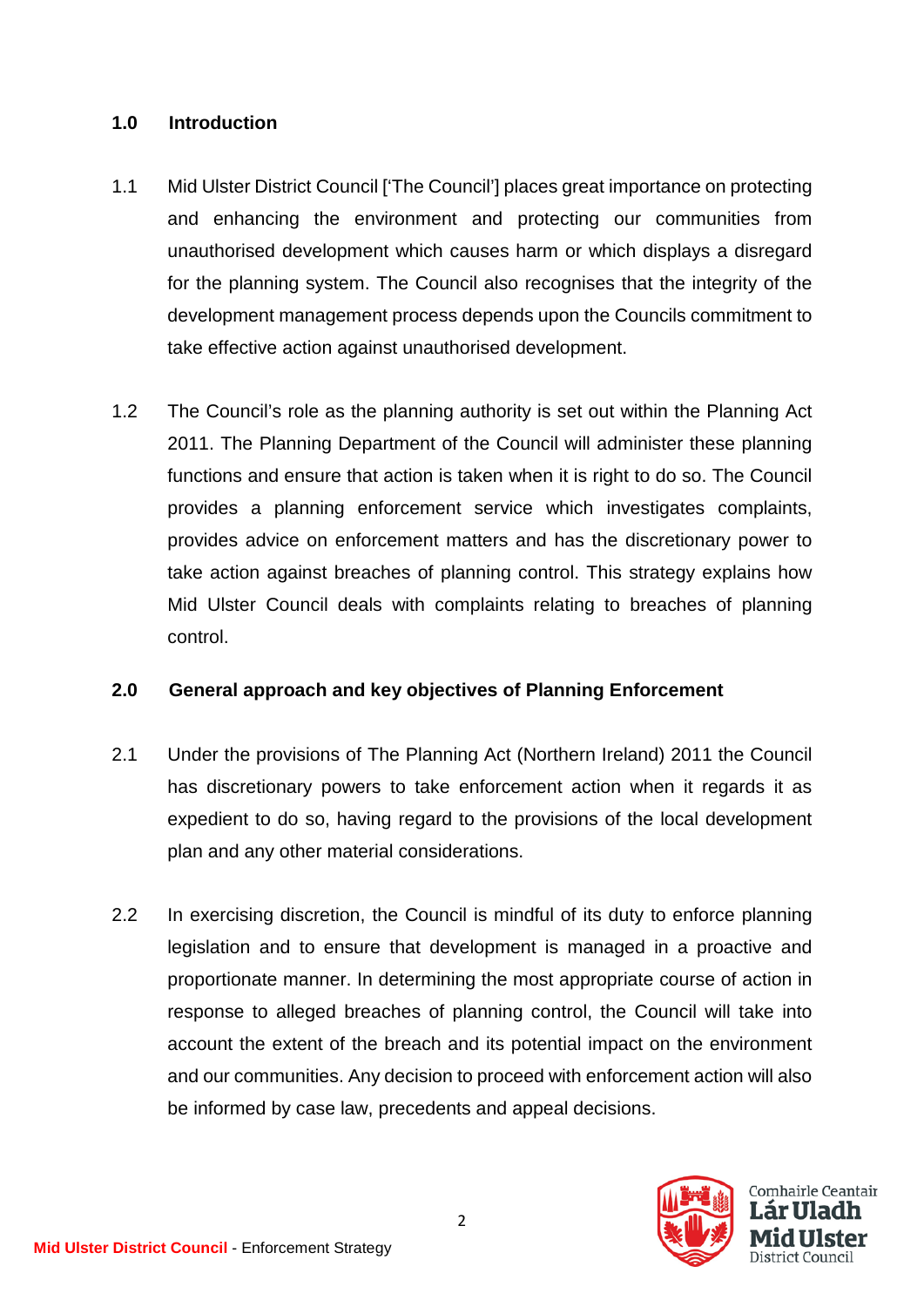- 2.3 The Councils Key objectives for planning enforcement are:
	- To bring unauthorised development under control;
	- To remedy the undesirable effects of unauthorised development including, where necessary, the removal or cessation of unacceptable development and uses; and
	- To take legal action, where necessary, against those who ignore or flout planning legislation.
- 2.4 The Council is committed to securing these objectives in order to ensure that the credibility of the Council as the planning authority and the integrity of the planning system is not undermined.
- 2.5 Mid Ulster Council is also committed to the following principles within the Councils Corporate Plan and the Planning Enforcement team will work to carry out its duties in accordance with these key values:
	- •**Professional:** Investigating, recording and presenting cases thoroughly, critically and accurately. Consistently striving to exceed the expectations of our customers by knowing what to do, how to do it, when to do it and why we do it.
	- •**Trustworthy:** Delivering a fair, transparent, equitable and ethical services to all customers, by being as open as possible in our dealings with the public and other interested parties while preserving the confidentiality of complainants.
	- •**Quality Driven:** Delivering the best service we can, making the best use of the resources we have.
	- •**Team-focussed:** Working together to deliver the best results possible for Mid Ulster.
	- **Innovative:** New and better ways of doing what we do.
	- •**Customer-focussed:** Designing and delivering our services in response to and around the needs of our customers and within our resources.

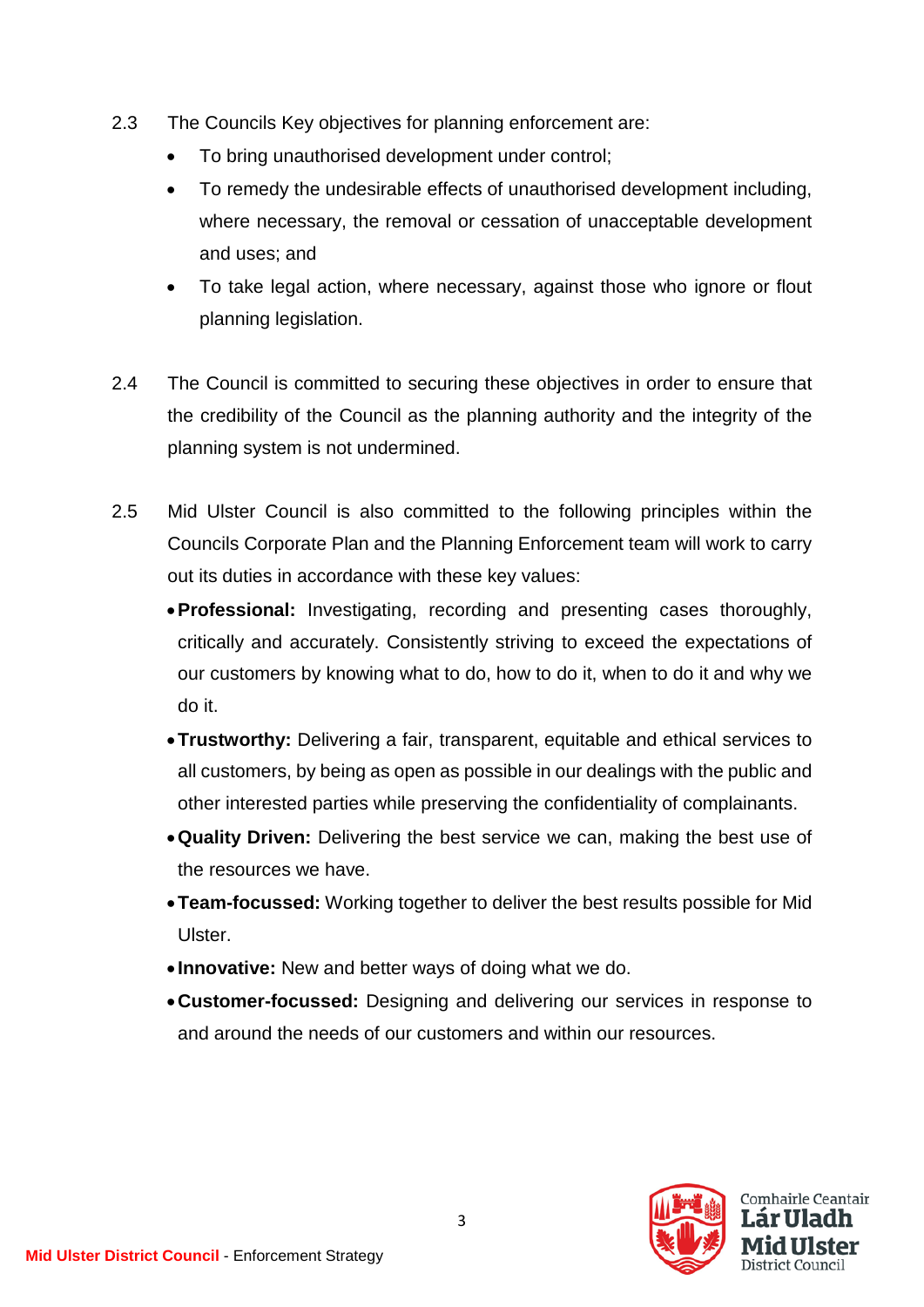## **3.0 What is a breach of planning?**

3.1 A breach of planning occurs when building works or a material change of use of the land or a building takes place without planning consent. In most cases, it is not an offence to undertake development without permission, but the Council has powers to require these breaches to be remedied. The Council can do this by: requiring changes to the development; requiring the removal of the development; requiring cessation of the use; or, by giving the development approval if it is considered acceptable.

#### 3.2 Examples of **actions that are a breach of planning control include**:

- Building works or the use of land without the required planning permission;
- Not building in accordance with approved plans or failure to comply with conditions (following the grant of planning permission);
- Works to a listed building or properties in a conservation area without required consent;
- Removing or lopping trees protected by a Tree Preservation Order or in a Conservation Area;
- Display of an advertisement without benefit of advertisement consent;

## 3.3 Examples of **actions that are not a breach of planning control include:**

- Where development is 'permitted development' i.e. where it does not require the express consent of the Council;
- Internal works to a building (with the exception of a listed building);
- Where development is certified as 'Lawful Development' by virtue of the period of time it has been demonstrated to have been in place;
- Clearing land of overgrowth, bushes etc. (provided they are not protected);
- Parking commercial vehicles on the highway;
- Boundary disputes as these are a civil matter and cannot be controlled by planning legislation.

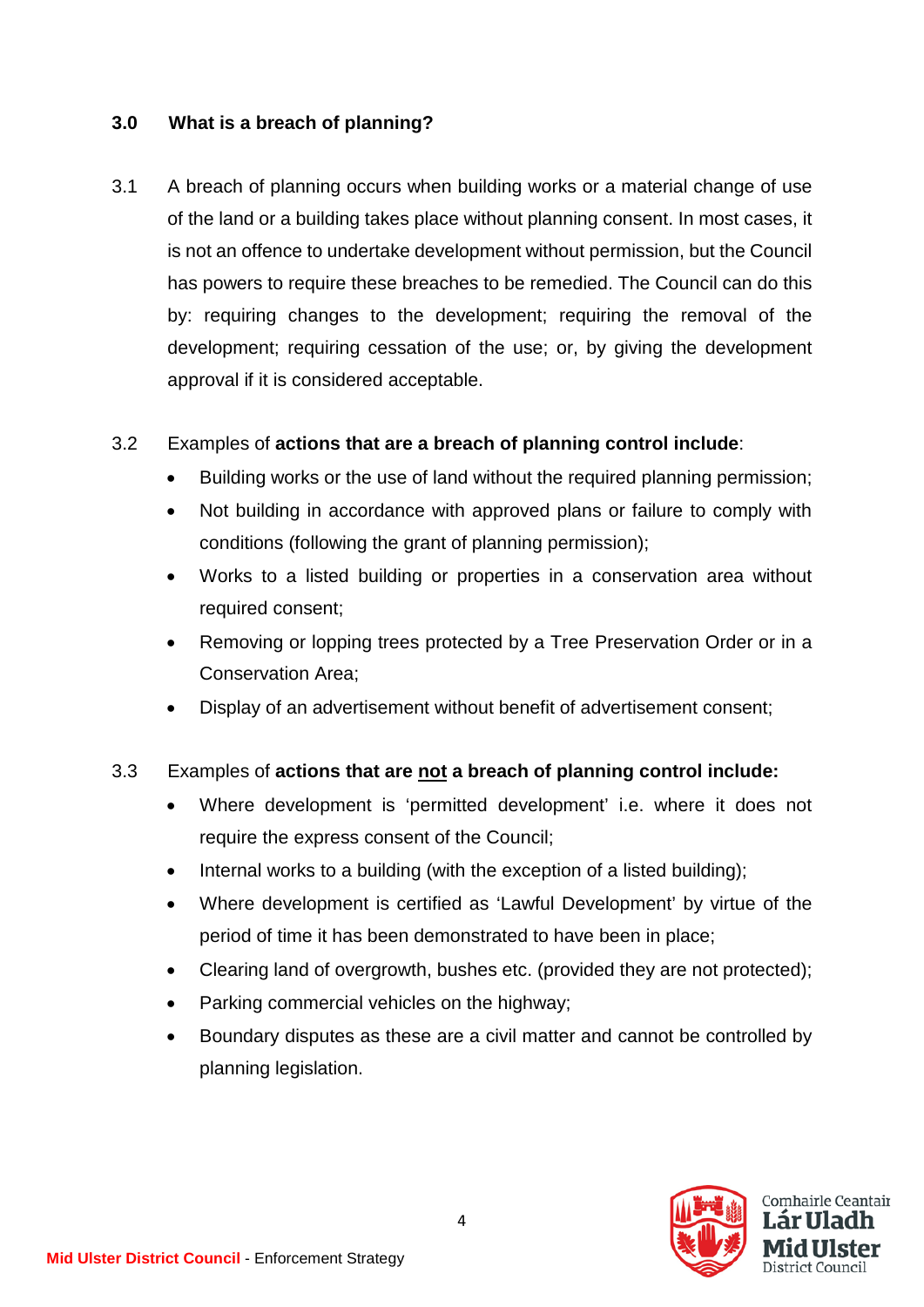## **4.0 What to do if you believe there is a breach of planning control?**

- 4.1 If you believe that a breach of planning control has occurred you should:
	- Notify the Councils Planning Enforcement Team (in writing, by telephone, by email or in person);
	- Give the address of the site or directions (we may need a site location plan so that we know exactly where the site is);
	- Detail exactly what has happened and when it first occurred;
	- Provide the name and address of the landowner(s) and/or the person responsible for carrying out the works, if known.
- 4.2 In alerting us to an alleged breach of planning control you will be asked to give your name and contact details. Mid Ulster Council will not investigate anonymous complaints with the exception of the following high priority cases: demolition of or works to a listed building; trees protected by a TPO or trees within a Conservation Area; and, demolition of a building in a conservation area. Your contact details, will remain confidential in accordance with the principles of the Data Protection Act 1998; The Freedom of Information Act 2000; and the Environmental Information's Regulations 2004, unless we need to use your evidence to support our case, for example, if the matter went to court; however, we would contact you beforehand.

## **5.0 Guiding principles for investigating beaches of planning control**

5.1 In the course of investigating our enforcement cases, as a result of a legal test of expediency (having regard to the development plan and all other material considerations) formal enforcement action will only be taken where it is fair and reasonable to do so. In making this decision, an assessment will be made as to whether the breach of planning control unacceptably affects public amenity or the use of land or buildings meriting protection in the public interest. Any enforcement action should be appropriate to the breach of planning control. There will be cases where the breach or harm is so minor that action cannot be justified i.e. it is not expedient to pursue this case.

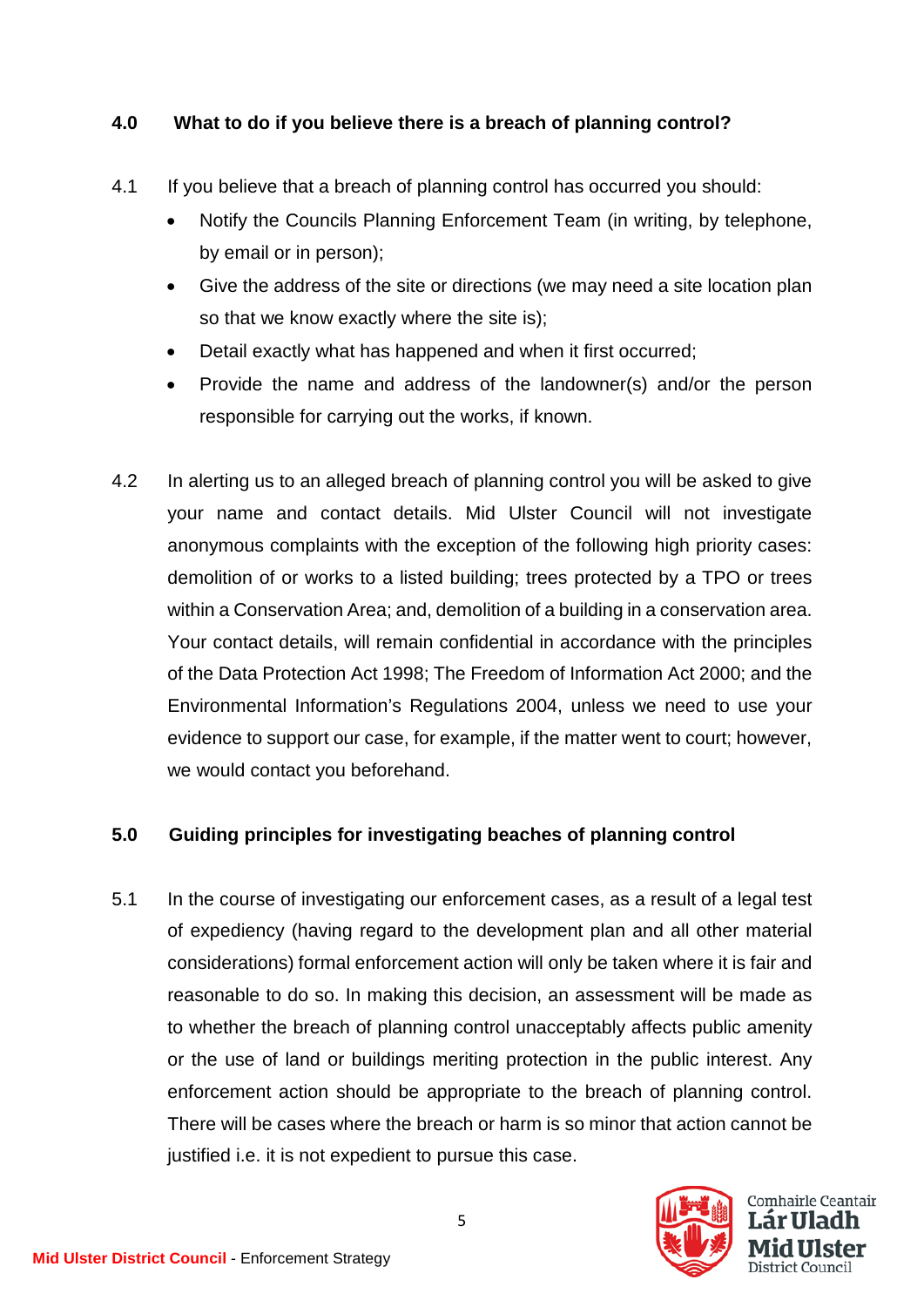- 5.2 All complaints will be prioritised on receipt in accordance with the priorities set out in this strategy. Priority will be given to those breaches where, in the Councils opinion, the greatest harm is being, or is likely to be caused.
- 5.3 As enforcement is a discretionary power, the Council will not pursue those minor breaches of planning control where there is no significant harm being caused, or where it is not considered expedient to do so.
- 5.4 Enforcement action may be held abeyance while a planning application or appeal to remedy the breach is being determined, depending on the degree of harm and nature and scale of the breach. However, if a case is well advanced and the unauthorised activity/development is considered to be unacceptable enforcement action is likely to proceed.
- 5.5 All actions taken in response to a breach of planning control will be proportionate to the harm being caused and in accordance with the priorities identified in this Strategy. Where a planning breach cannot be resolved and action is justified, formal enforcement action will be taken. A decision to proceed with enforcement action will be actioned in accordance with the Mid Ulster Council 'Scheme of delegation on Planning Matters'.
- 5.6 Information which may prejudice consideration of a case or judicial proceedings will normally be withheld until the case is concluded or the Court orders disclosure of information.
- 5.7 Planning enforcement officers will liaise closely with colleagues within the Council, and also within central government departments such as Northern Ireland Environment Agency in relation to Listed Buildings and waste management; and DRD Transport NI in relation to road safety issues.
- 5.8 Complainants will be advised when a case has been concluded.

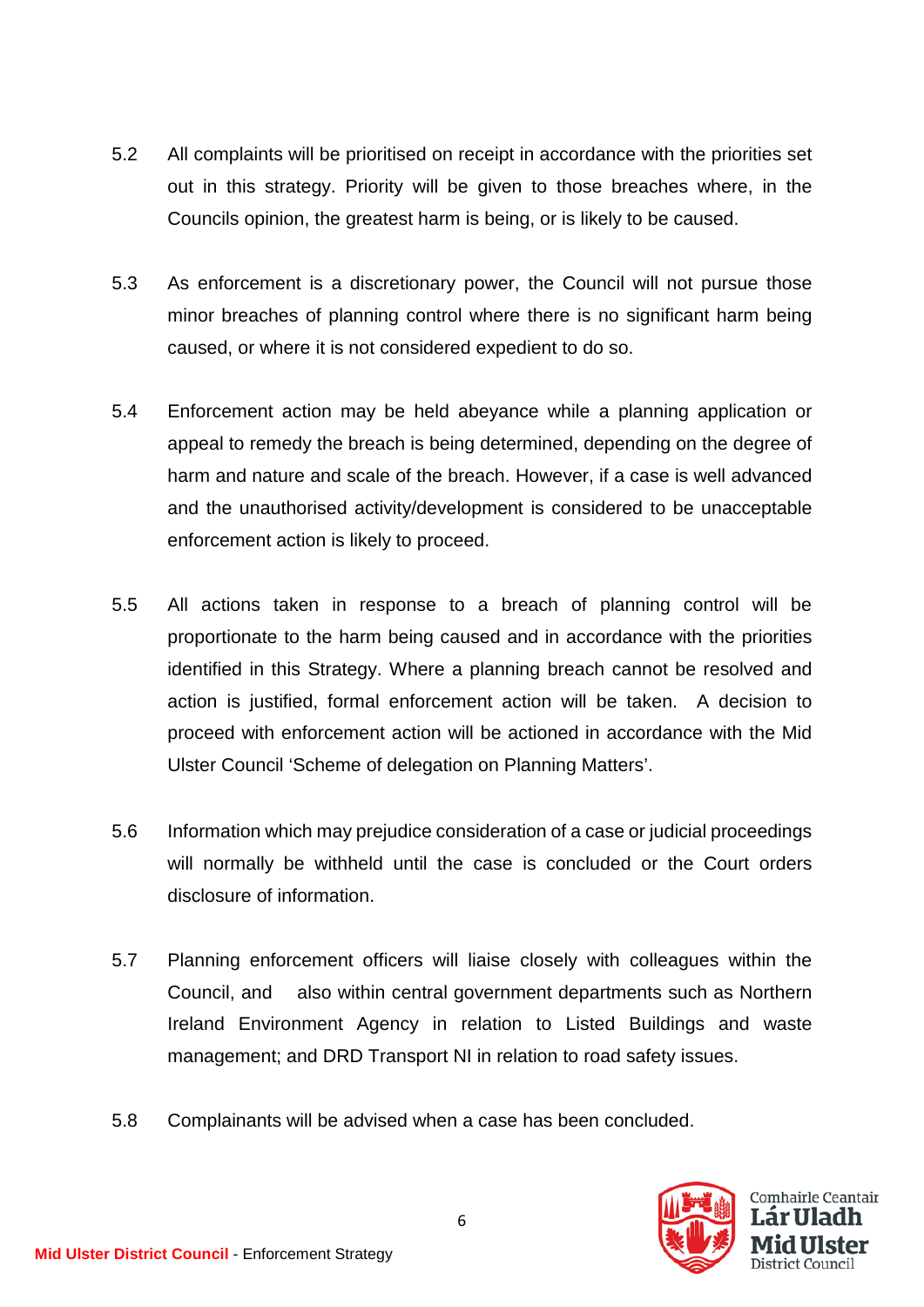5.9 The Council will continue to cultivate effective working relationships with all interested parties in order to progress cases to a satisfactory conclusion.

## **6.0 What are the Councils enforcement priorities?**

- 6.1 The Council will investigate all alleged breaches of planning control, with exception of anonymous complaints unless the breach relates to: demolition of or works to a listed building; trees protected by a TPO or trees within a Conservation Area; and, demolition of a building in a conservation area. However, when determining what, if any, action is to be taken, priority will be given to those breaches where, in the Councils opinion, the greatest harm is likely to be caused.
- 6.2 The priority given is commensurate with the breach of planning control to which it relates and any action in response to a breach will be proportionate to the harm it causes. The priorities which reflect this principle are as follows:
	- **Priority One** Works resulting in public danger or development which may result in permanent damage to the environment. For example: demolition of or works to a listed building, removal of damage to or works to trees protected by a Tree Preservation Order, demolition of a building within a Conservation Area.
	- **Priority Two -** Commencement of building operations without planning permission; unauthorised works or uses which cause loss of amenity or any other significant public or private impact.
	- **Priority Three -** Non-compliance with conditions of planning approval (Unless they relate to serious amenity issues in which case it may fall into Priority 1 or 2).
	- **Priority Four -** Breaches of a minor nature for example domestic sheds, fences, house extension built to acceptable standard.

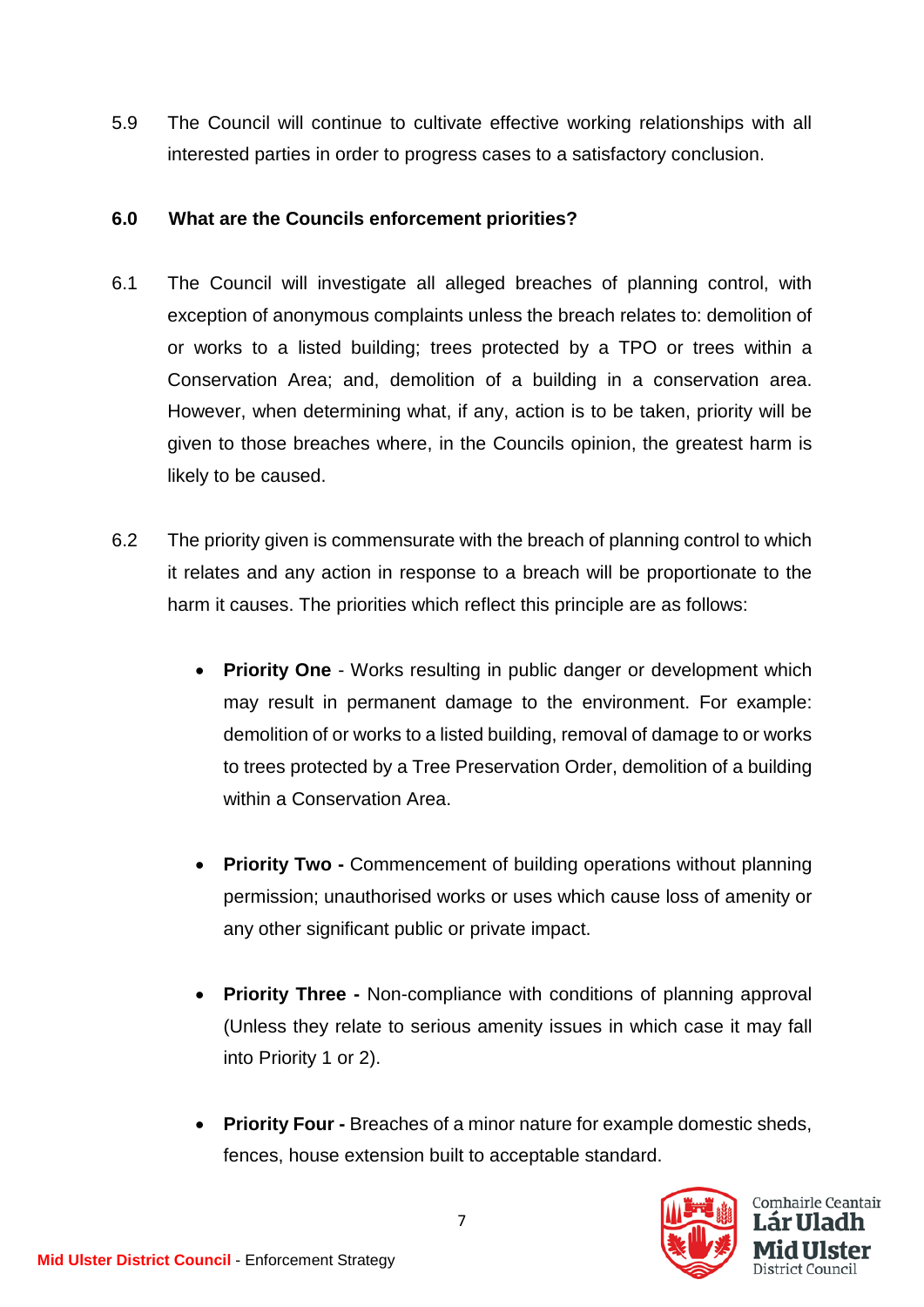- 6.3 The above list is not exhaustive and is for guidance only. It is ultimately the responsibility of the Councils Planning Enforcement Team to prioritise cases taking into account the nature of the breach and the harm being caused or likely to be caused.
- 6.4 The priority given is reflected in the timescales against which performance is measured i.e. high priority cases have shorter timescales.
- 6.5 It is important to note that the vast majority of breaches of planning control are resolved through negotiation with the owner/occupier or through the submission and consideration of a retrospective planning application.
- 6.6 The speed in which a breach of planning control can be resolved will vary depending on the complexity of the individual case and general workloads. Some complex cases can however take a significant period of time due to the nature of the investigation process.

## **7.0 Performance Targets**

- 7.1 Statutory performance indicators for each council have been proposed in the Draft Local Government (Performance Indicators and Standards) Order (NI) 2015. Within this legislation the statutory Key Performance Indicator (KPI) target for Enforcement agreed by this Council, is to bring 70% of cases to target conclusion with 39 working weeks (9 months) of receipt of compliant. For purposes of this strategy 'target conclusion' means case closure, submission of a retrospective planning application, enforcement action or summons to court.
- 7.2 In addition, the Council will adhere as far as possible to the range of Performance Targets as set out below:-
	- Acknowledge receipt of 75% of complaints with 3 working days and 95% of complaints within 6 working days.

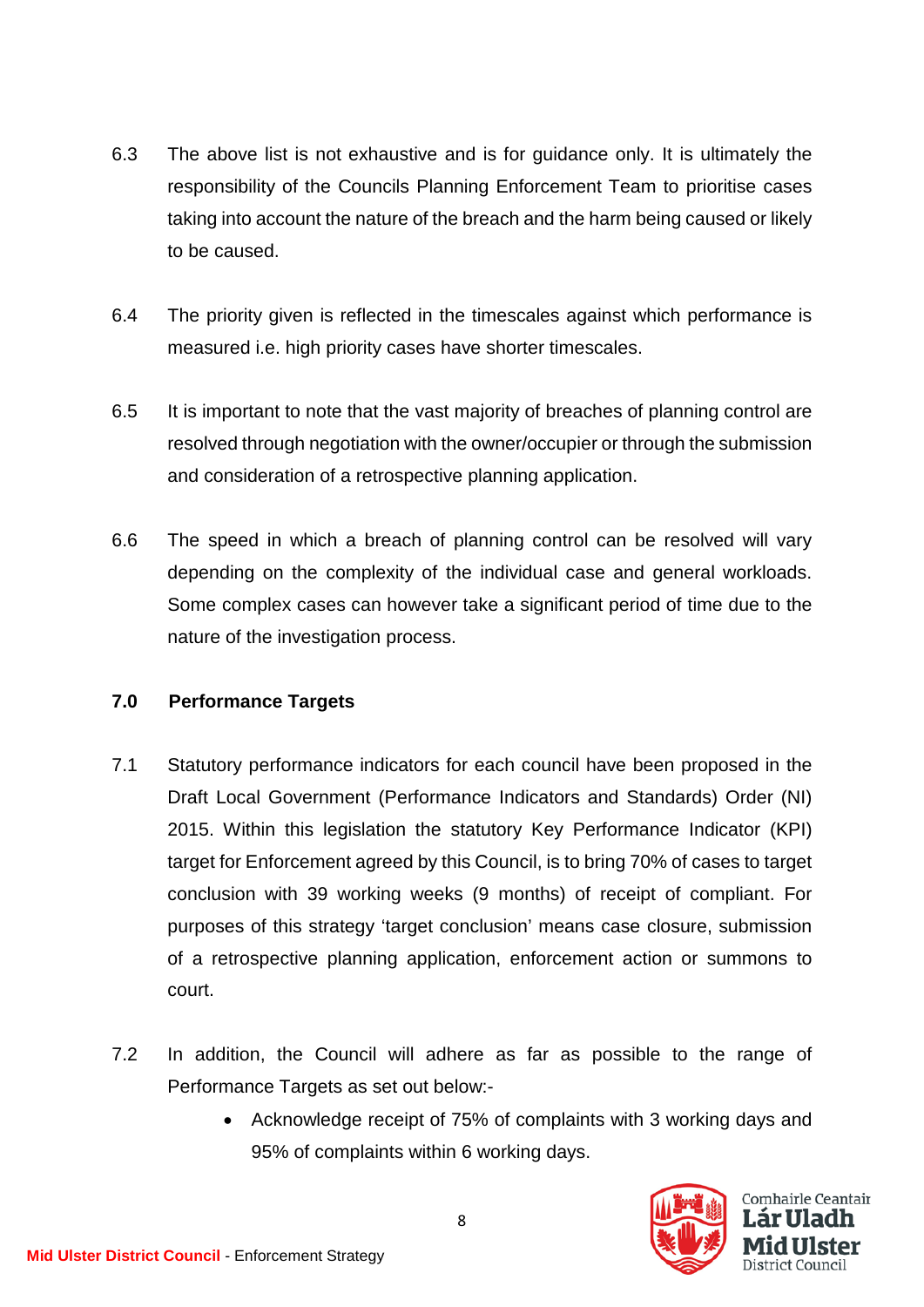- Site inspect 90% of High Priority cases within 3 working days and 100% within 5 working days.
- Site inspect 75% of all other cases within 20 working days and 95% within 30 working days.
- Discuss and agree a course of action for 95% of High Priority cases within 2 working weeks of receipt of the initial compliant.
- Discuss and agree a course of action for 60% of all other cases within 8 working weeks and 95% within 12 working weeks of receipt of the initial compliant.
- Notify complaints of case closure in 75% of cases within 2 working weeks, and 95% of cases within 4 working weeks of the Group Decision being made.
- 7.3 The above method of performance measurements reflects the Councils approach to enforcement in that it focuses resources on those breaches of planning control where the greatest harm is being or is likely to be caused.

## **8.0 Appeals**

- 8.1 Under the provisions of The Planning Act (Northern Ireland) 2011, an appeal may be lodged with the Planning's Appeals Commission (PAC), against an Enforcement Notice, Listed Building Enforcement Notice, Hazardous Substances Notice and Replacement of Trees (Section 64) Notice. The timeframe for hearing an appeal and issuing a determination is a matter for the PAC. Additional information on the planning appeals process can be obtained from the PAC website [www.pacni.gov.uk](http://www.pacni.gov.uk/)
- 8.2 When an appeal is pending, the decision on whether or not to proceed with summons action will be based on the merits of the case and degree of harm caused by the development. In the event of an appeal of any of the Notices referred to above, the Notice shall not come into effect until the appeal has been determined or withdrawn.

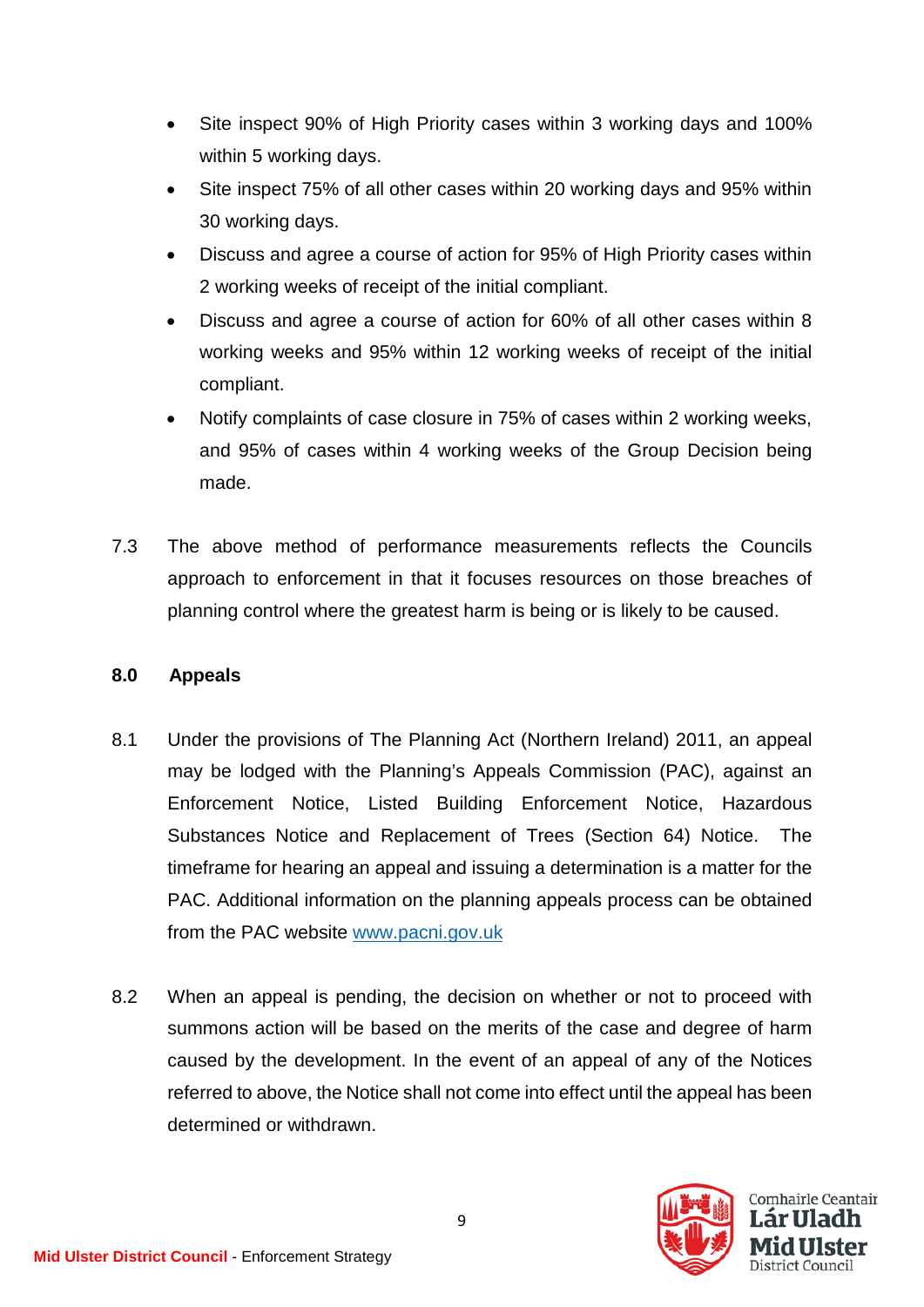#### **9.0 Legislative timescale**

- 9.1 When considering taking enforcement action, the Council will bear in mind the statutory time limits for taking enforcement action as set out in Section 132 of The Planning Act. Where there has been a breach of planning control consisting of the carrying out without planning permission of building , engineering, mining or other operation in, on, over or under land, no enforcement action may be taken after the period of **5 years** beginning with the date on which the operations were substantially completed.
- 9.2 Where there has been a breach of planning control consisting of the change of use of any building to use as a dwelling house, no enforcement action may be taken after the end of the period of **5 years** beginning with the date of the breach.
- 9.3 In relation to unauthorised works to a listed buildings, including demolition and non- compliance with a condition attached to a consent, no enforcement action can be taken in relation to works which occurred before 9<sup>th</sup> December 1978.
- 9.4 In the case of any other breach of planning control, no enforcement action may be taken after the end of **5 years** beginning with the date of the breach.

## **10.0 What to do if you feel there is an unreasonable delay**

10.1 If you feel that there is unreasonable delay, or an error in the way in which an enforcement investigation is being carried out, you should contact the Council directly. The Council has its own Complaints Standards and Procedures of which will be sent to you. If you remain dissatisfied with the outcome of any investigation, you may complain to the Ombudsman and information on how to do this will be given to you by the Council. Please remember that the Ombudsman does not apply to matters which are directly related to a Council or committee decision or where there is a legal remedy or appeals process, it will deal only with the aspects concerning the conduct of the investigation.